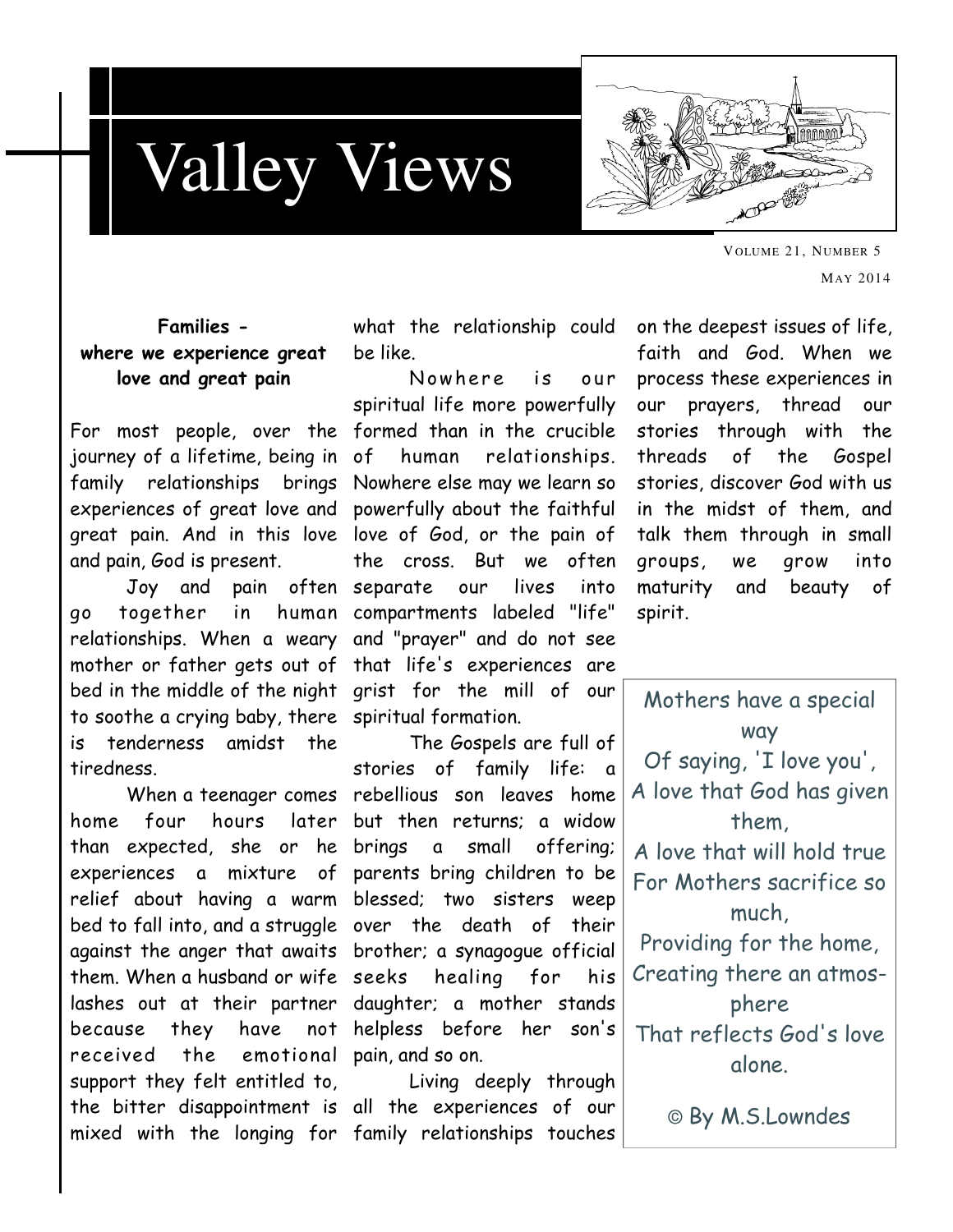

#### Rev. Hill,

The dinner was much appreciated,. The food was delicious. Once again thank you for the use of the church.

Sincerely,

Charles and Mary Yarison

Mountains of Thanks,

Dearest Pastor Mike, Hilda and All Who Helped,

How does one thank you for all you have done?

My brother "Butch" Charles Yarison was too young to pass away. I know he is in a much better place now with no pain. Our family whishes to thank you for the meal and taking the stress away from having to plan it.

God Bless you All

Friday, June 27th

Sunday, June 29th

Sunday, December 14th

Cyndi & Mike Bayley and family



Monday-Friday, June 23rd-27th at 9:00 am

Bible School Closing at Elimsport

Bishop Jeremiah Parks/Meal

Combined Services at Elimsport Pavilion

Bible School at Elimsport

#### St. John's UMC,

"Thank you" is a simple phrase but the words come from the heart—expressing deep gratitude for your thoughtful caring ways.

Thank you for all the prayers, cards and phone calls while I was recovering from my knee surgery. A special thanks to Pastor Mike for the visits and prayers. I truly believe all the prayers have helped me in my recovery. I am truly blessed to be a member of a wonderful church family.

Hope to be back soon!

Love to all,

Dolly

The words "thank you" hardly seem enough; But they're coming from my heart; A heart uplifted by your kindness.

#### St. John's church, Elimsport church,

Thank you for your prayers, phone calls, cards and visits during the passing of our father Kenny. We would also like to thank Pastor Mike for your prayers, visit and service.

God bless you all!

Your thoughtfulness is gratefully appreciated!

Love,

Mike and Robin Hauck and entire Hauck family

## Country Gospel Music

When: Sunday, May 18th, at 6:30 pm.

Where: Zion Lutheran Church, Turbotville

What: An evening of Country Gospel Music presented by The Joe Murray Band

Prior to the show at 5:00 in the church social hall members of Zion's Disaster Relief Team will be serving a Soup and Sandwich meal. A donation will be taken to cover the costs of the meal. No reservations required.